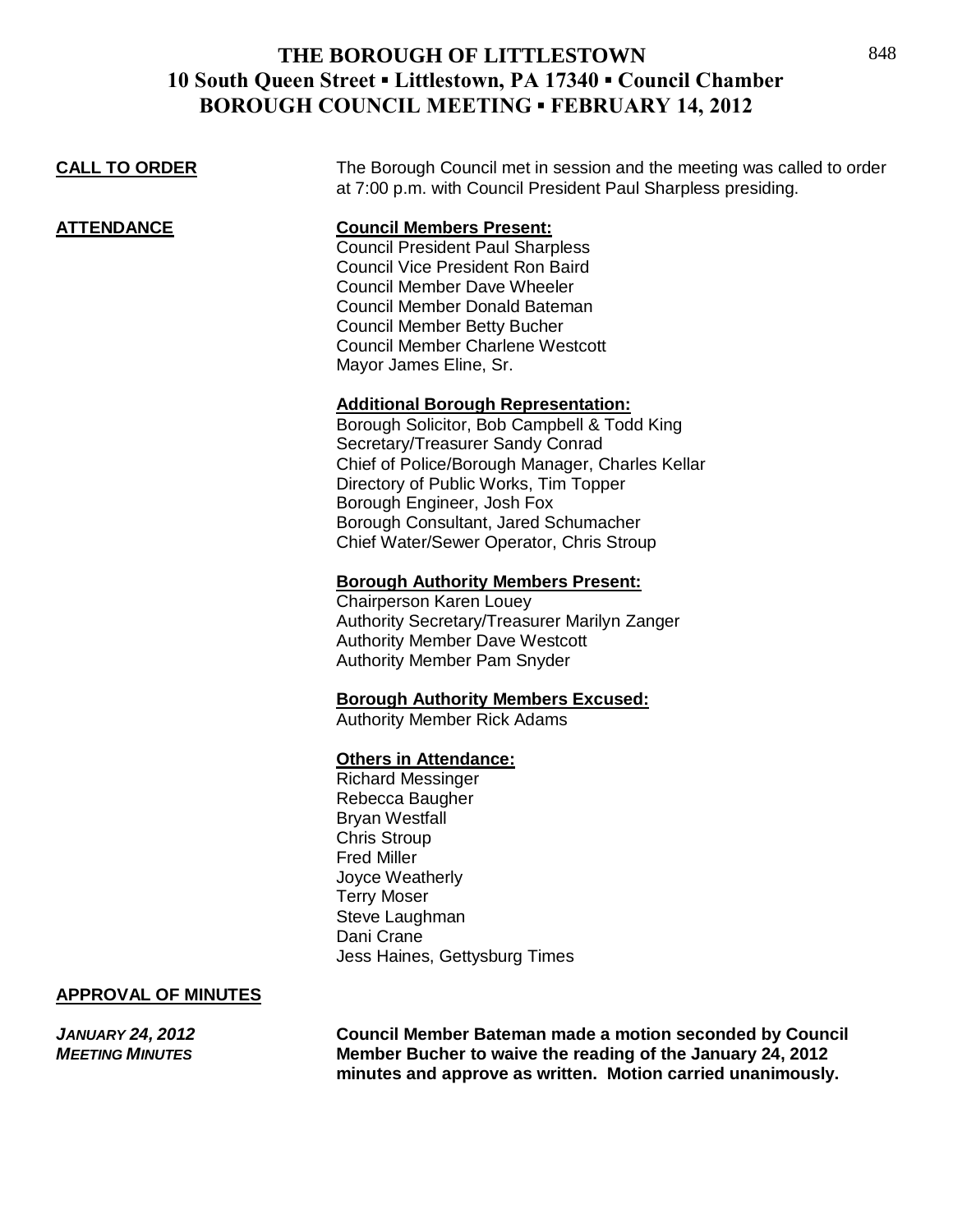# **THE BOROUGH OF LITTLESTOWN 10 South Queen Street ▪ Littlestown, PA 17340 ▪ Council Chamber BOROUGH COUNCIL MEETING ▪ FEBRUARY 14, 2012**

## **NEW BUSINESS**

| <b>RESOLUTION ADOPTING THE</b><br><b>2012 AMENDED BUDGET</b>    | <b>Council Member Bateman made a motion seconded by Council</b><br>Member Bucher to adopt a resolution adopting the 2012 Amended<br><b>Budget. Motion carried unanimously.</b>                                                                                                                                                    |
|-----------------------------------------------------------------|-----------------------------------------------------------------------------------------------------------------------------------------------------------------------------------------------------------------------------------------------------------------------------------------------------------------------------------|
| <b>HIRING OF BRYAN WESTFALL</b>                                 | <b>Council Member Westcott made a motion seconded by Council Vice</b><br>President Baird to hire Bryan Westfall to fill the Public Works/Code<br>Enforcement Officer position with a starting hourly rate of \$13.50<br>during his probation period and an hourly rate of \$14.00 after<br>probation. Motion carried unanimously. |
| <b>REQUEST FROM MR. DONADIO</b>                                 | Mr. Donadio sent a letter requesting that his property located at 21<br>Keystone Street be relieved of sewer charges. Council President<br>Sharpless referred this to the I & I Committee for further review.                                                                                                                     |
| <b>CHARLENE WESTCOTT</b><br><b>CIVIL SERVICE COMMISSION</b>     | <b>Council Member Bateman made a motion seconded by Council</b><br>Member Bucher to appoint Charlene Westcott to the Civil Service<br>Commission. Motion carried unanimously.                                                                                                                                                     |
| <b>CEREL GRIMALDI</b><br><b>VACANCY BOARD</b>                   | Council President Sharpless appointed Cerel Grimaldi to the Vacancy<br>Board.                                                                                                                                                                                                                                                     |
| <b>RECESS</b>                                                   | Council President Sharpless recessed the meeting of Council at 7:15pm<br>to allow the Borough Authority to go into session.                                                                                                                                                                                                       |
| <b>BOROUGH AUTHORITY</b>                                        | The meeting of the Littlestown Borough Authority was call to order at<br>7:15pm with Authority Chairperson, Karen Louey presiding.                                                                                                                                                                                                |
| <b>WORK CHANGE DIRECTIVE, NO. 2</b><br><b>PSI PUMPING, INC.</b> | Authority Member Westcott made a motion seconded by Authority<br>Member Zanger to approve Work Change Directive No. 2 for<br>Contract 11-1, EP102 Well #5 and EP104 Well #11, in the amount of<br>\$18,340.03. Motion carried unanimously.                                                                                        |
| <b>ADJOURN</b>                                                  | Authority Member Westcott made a motion seconded by Authority<br>Member Snyder to adjourn the meeting of the Littlestown Borough<br>Authority. Motion carried unanimously.                                                                                                                                                        |
|                                                                 | The meeting of the Littlestown Borough Authority was adjourned at<br>7:17pm.                                                                                                                                                                                                                                                      |
| <b>RECONVENE</b>                                                | Council President Sharpless reconvened the meeting of the Littlestown<br>Borough Council at 7:17pm.                                                                                                                                                                                                                               |
| <b>NEW BUSINESS (Cont'd)</b>                                    |                                                                                                                                                                                                                                                                                                                                   |
| <b>WORK CHANGE DIRECTIVE, NO. 2</b><br><b>PSI PUMPING, INC.</b> | <b>Council Member Bateman made a motion seconded by Council</b><br>Member Bucher to approve Work Change Directive No. 2 for<br>Contract 11-1, EP102 Well #5 and EP104 Well #11, in the amount of<br>\$18,340.03. Motion carried unanimously.                                                                                      |